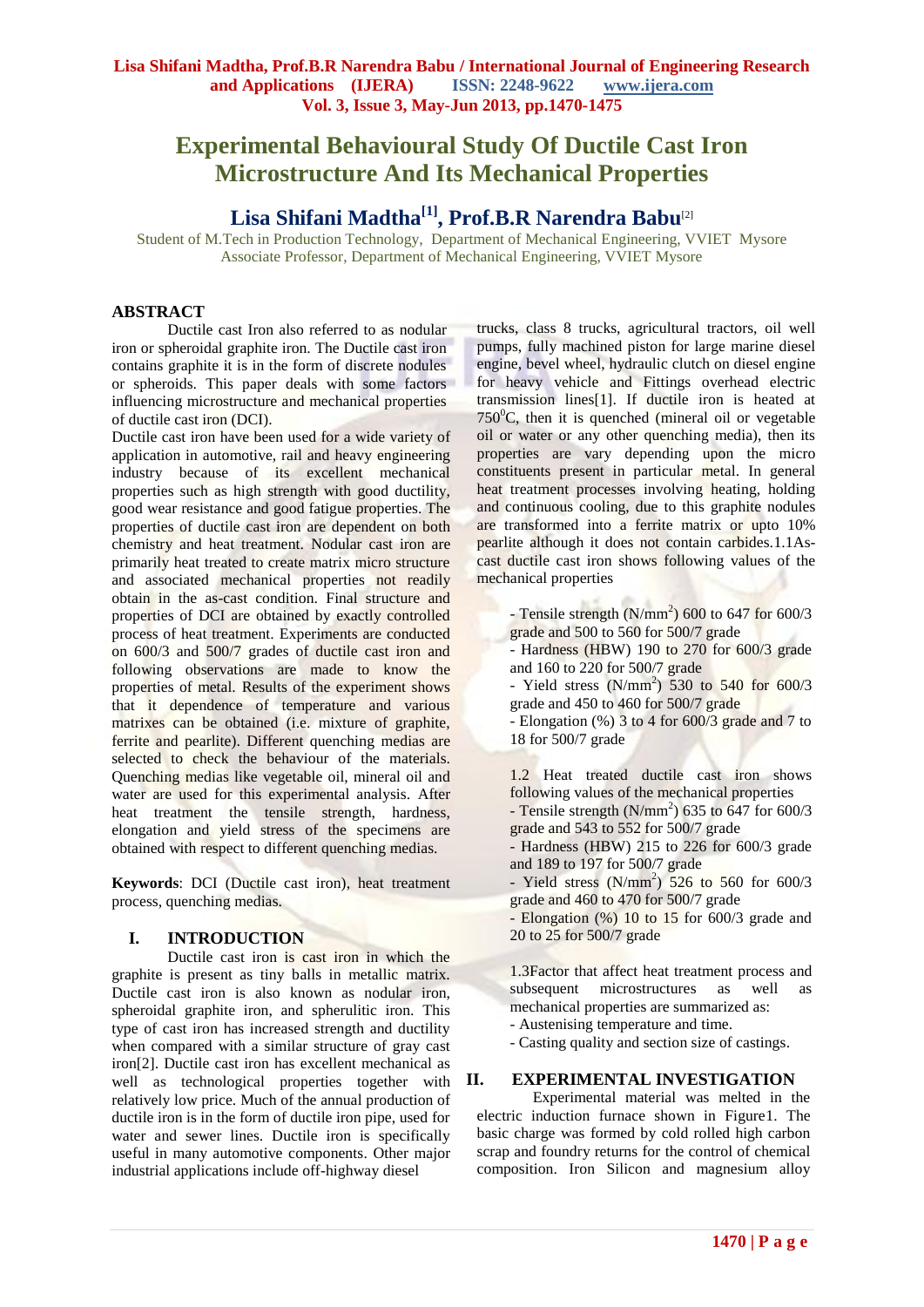(FeSiMg) modifier was used for modification and Iron Silicon (FeSi) granules inoculant was used in treatment laddle shown in figure2. Ferrite‐pearlitic

nodular cast iron was used as basic material for heat treatment are shown in figure3.



Figure1. Electric induction furnace Figure2. Treatment laddle





Figure3.Material used for heat treatment

## **2.1 The chemical composition and microstructure study of as-cast material**

Chemical composition and microstructure of the as-cast material of samples (600/3 and 500/7 samples) is presented in Table.1 and figure 4,5,6&7 and Graphite type, Nodularization, Nodule size, Nodule count for (600/3 and 500/7) microstructure are shown in below table2.

|          | Elements |                | Mn            |                    |                                |             | Ċu    |             |          | Mo      | Mg       |
|----------|----------|----------------|---------------|--------------------|--------------------------------|-------------|-------|-------------|----------|---------|----------|
| Material |          | (%             | $\frac{9}{6}$ | $\frac{1}{2}$<br>D | $\sim$<br>$(%^{6})^{(1)}$<br>ມ | Si<br>(9/6) | (9)   | Ni<br>(9/6) | Cr<br>(% | (%      | (9/0, 1) |
| 600/3    |          | 3.128          | 0.855         | 0.095              | 0.038                          | 716         | 0.043 | 0.017       | 0.179    | < 0.001 |          |
| 500/7    |          | 2277<br>، ن. ب | 0.478         | 0.087              | 0.041                          | 2.932       | 0.04  | 0.018       | 0.066    | < 0.001 | 0.035    |

Table 1. Chemical composition of the used samples



Figure 4.100X unetched Figure 5.100X nital Figure 4 and 5 represents microstructure of the as-cast material of 600/3 grade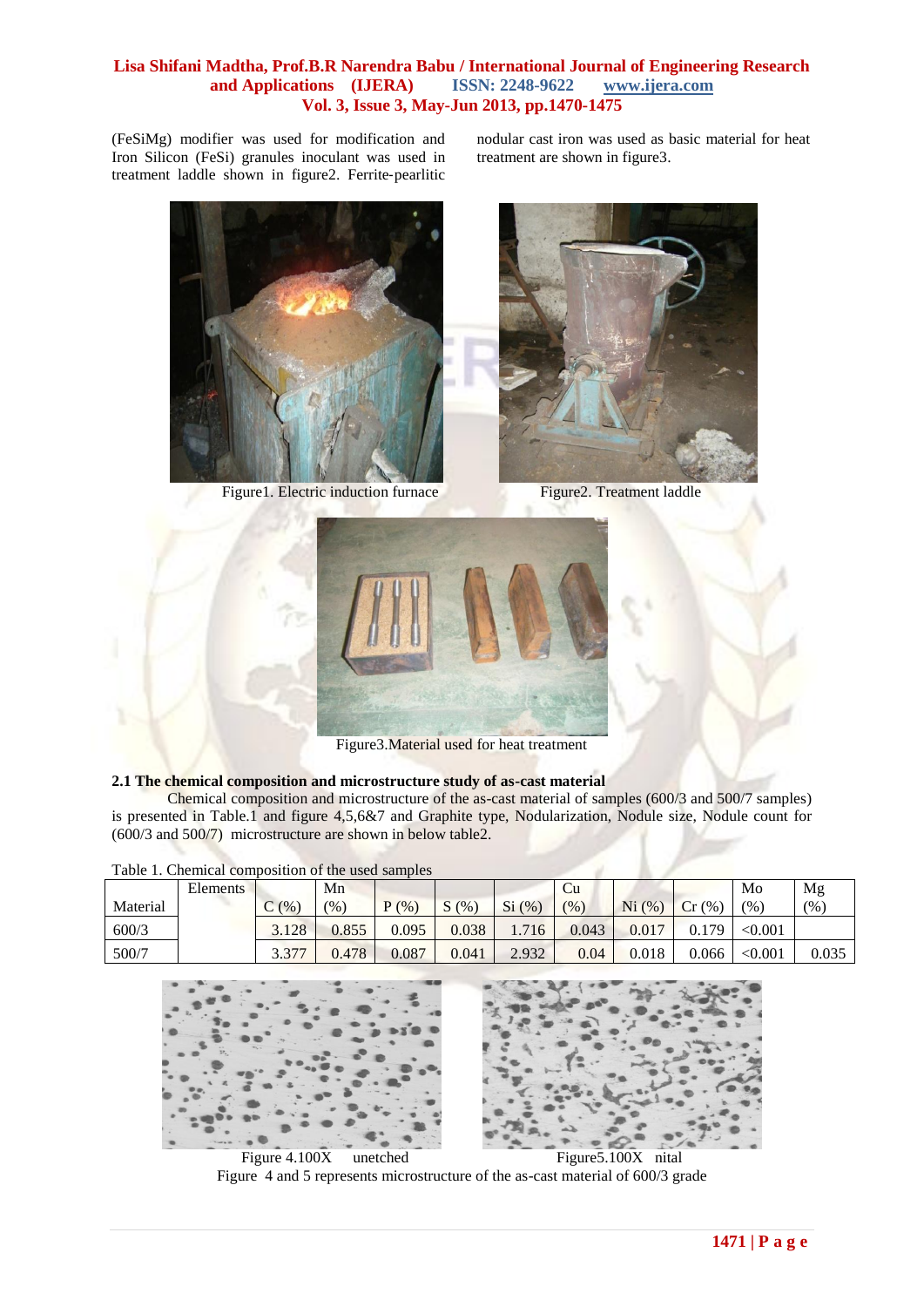Microstructure consists of graphite nodules in ferrite,10% pearlite matrix with no free carbides.



Figure 6.100X unetched Figure 7.100X nital Figure 6 and 7 represents microstructure of the as-cast material of 500/7 grade Microstructure consists of graphite nodules in ferrite,10% pearlite matrix with no free carbides.

| <b>Specimen</b> | <b>Graphite type</b>        |     | <b>Nodule size</b> | Nodule count          |  |
|-----------------|-----------------------------|-----|--------------------|-----------------------|--|
| 600/3           | Predominantly form VI and V | 85% | 6/8                | 130mm <sup>2</sup>    |  |
| 500/7           | Predominantly form VI and V | 90% | 6/8                | $150$ mm <sup>2</sup> |  |

Table 2. Microstructure study of as-cast sample

## **III. HEAT TREATMENT**

All the samples were initially heated at 750°C for 143 minutes in muffle furnace is shown in figure8 and they are quenched in different quenching medias like mineral oil, vegetable oil and water are shown in figure 9,10&11. After heat treatment specimens are adopted for tensile test, hardness test, yield stress, elongation and for the analysis of microstructure is shown figure 12 .



Figure 8. Muffle furnace Figure 9. Mineral oil Figure 10. Vegetable oil









Figure 11.Water Figure 12. Specimens for tensile test and Microstructure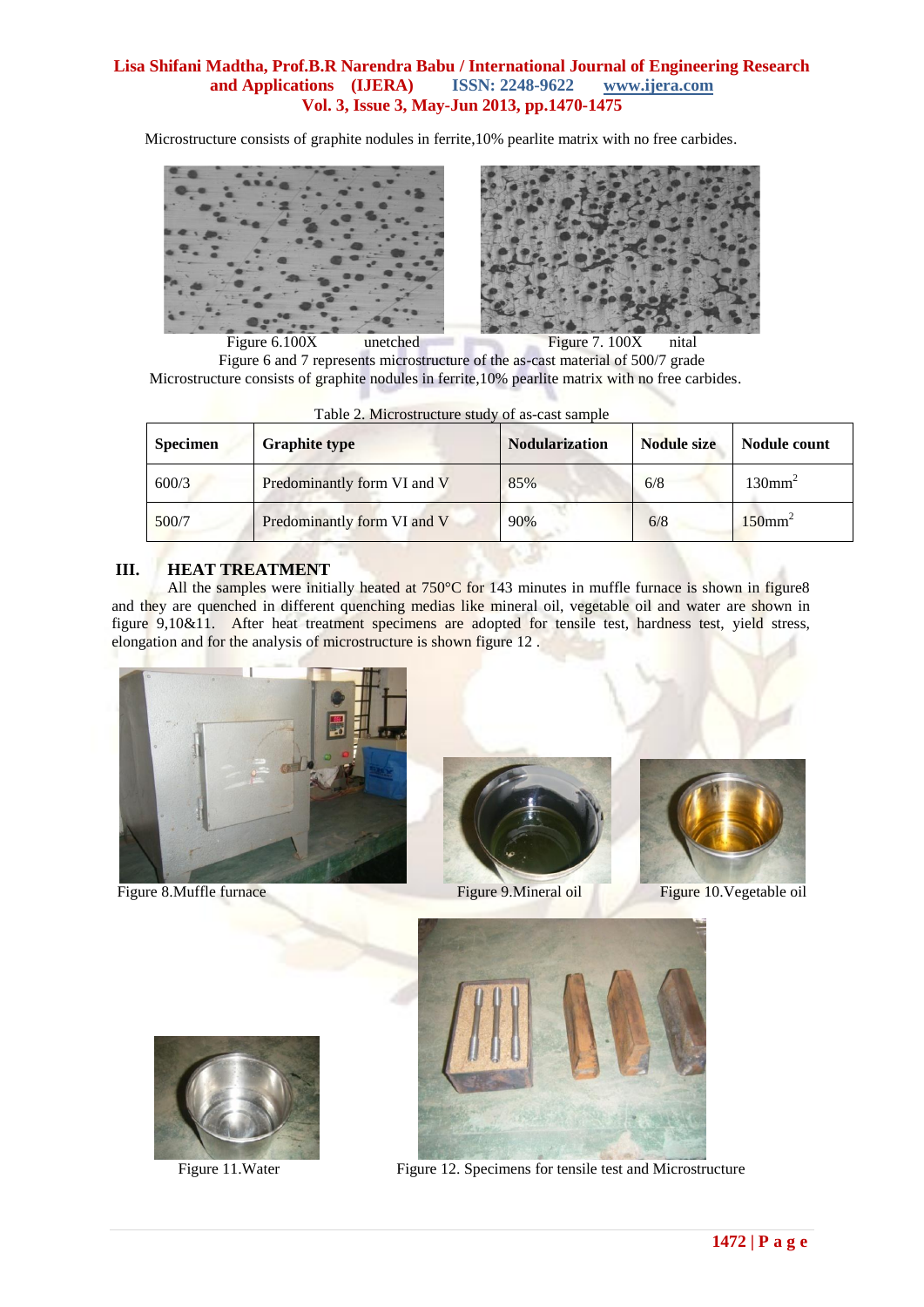#### **3.1 TESTING**

Mechanical properties investigations were carried out in the testing laboratory.

a. Tensile test was made by TUE-C-1000 of the testing equipment with loading range 0 to 35 kN.

b. Brinell hardness test was made by B-3000 of the testing equipment with the tungsten ball indenter of a diameter 10 mm pressed into the surface of specimens under the load 3000kg.

c. The microstructure of the specimens was made by optical metallurgical microscope NIKON Epiphot 200.

## **IV. EXPERIMENTAL RESULTS** ‐ **METALLOGRAPHIC ANALYSIS**

Microstructure of the basic material 600/3 and 700/7 grade cast iron is quenched by different medium (after heat treatment) obtain ferrite and pearlitic nodular matrix for 600/3 (Fig.13-18), for 500/7 (Fig.19-24) and Graphite type, Nodularization, Nodule size, Nodule count for 600/3 and 500/7 are shown in below table 3



Figure 13 and 14 represents the microstructure of the material of 600/3 grade quenched by sun flower oil.

Microstructure consists of graphite nodules in ferrite, 25% pearlite matrix with no free carbide.



Figure 15.100X unetched Figure 16. 100X nital Figure 15 and 16 represents the microstructure of the material of 600/3 grade quenched by mineral oil.

Microstructure consists of graphite nodules in ferrite,20% pearlite matrix with no free carbides



Figure 17 and 18 represents the microstructure of the material of 600/3 grade quenched by water. Microstructure consists of graphite nodules in ferrite,20% pearlite matrix with no free carbides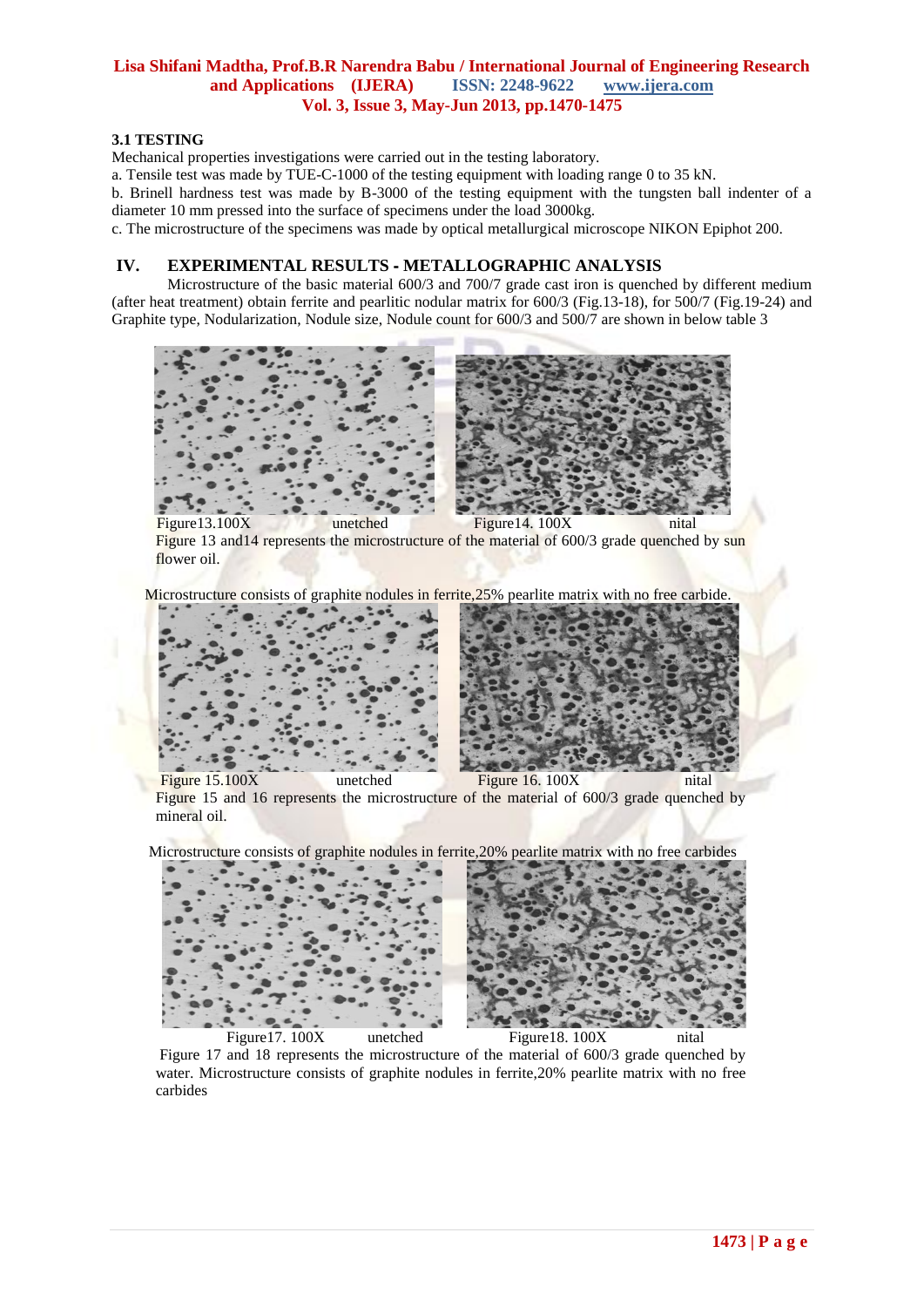



 Figure 19 and 20 represents the microstructure of the material of 500/7 grade quenched by sun flower oil. Microstructure consists of graphite nodules in ferrite,10% pearlite matrix with no free carbides



Figure 21 and 22 represents the microstructure of the material of 500/7 grade quenched by mineral oil. Microstructure consists of graphite nodules in ferrite,10% pearlite matrix with no free carbides





Figure 23.100X unetched Figure 24. 100X nital Figure 23 and 24 represents the microstructure of the material of 500/7 grade quenched by water. Microstructure consists of graphite nodules in ferrite, 10% pearlite matrix with no free carbide

| <b>Specimen</b> | Quenching<br><b>Graphite type</b><br>medias |                                                      | <b>Nodularization</b> | <b>Nodule</b><br>size | <b>Nodule</b><br>count |
|-----------------|---------------------------------------------|------------------------------------------------------|-----------------------|-----------------------|------------------------|
|                 | Vegetable oil                               | Predominantly form VI and<br>V with some form III    | 85%                   | 6/8                   | 210mm <sup>2</sup>     |
| 600/3           | Mineral oil.                                | Predominantly form VI<br>and<br>V with some form III | 85%                   | 6/8                   | 210mm <sup>2</sup>     |
|                 | Water.                                      | Predominantly form VI<br>and<br>V with some form III | 85%                   | 6/8                   | 210mm <sup>2</sup>     |
| 500/7           | Vegetable oil                               | Predominantly form VI and<br>V                       | 90%                   | 5/8                   | $170$ mm <sup>2</sup>  |
|                 | Mineral oil.                                | Predominantly form VI and                            | 85%                   | 6/8                   | $180$ mm <sup>2</sup>  |

Table 3 Microstructure study of heat treated sample

 $\overline{\phantom{a}}$